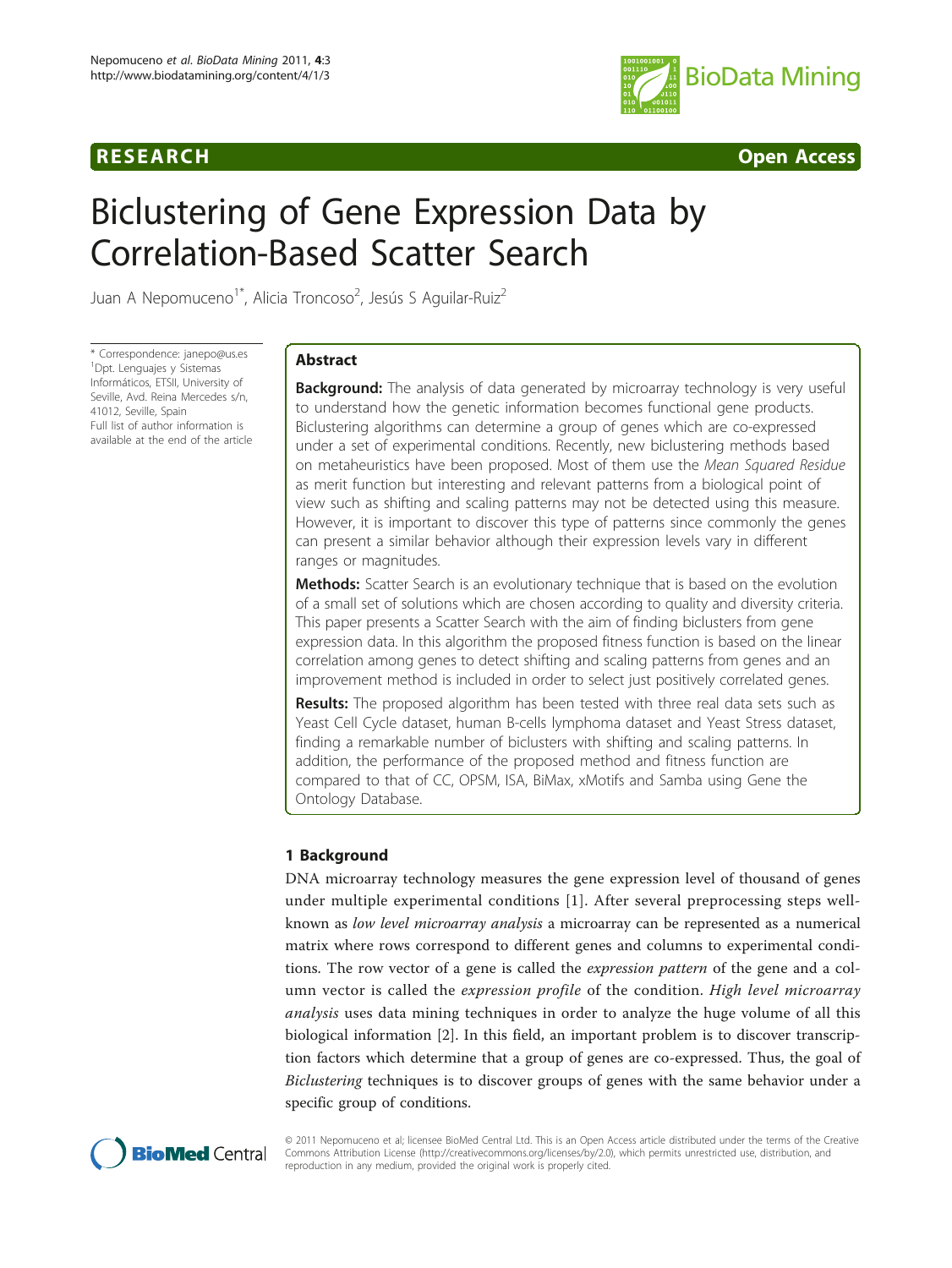Biclustering was considered in the seventies and it was proven to be a NP-hard problem [[3\]](#page-15-0). It can be also found in the literature with other names such as Subspace Clustering [[4\]](#page-15-0) or Co-clustering [[5](#page-15-0)]. Several algorithms have been proposed and recently published reviews can be found in [[6-8](#page-15-0)]. In the context of microarray analysis, biclustering was firstly considered by Cheng and Church in 2000. Cheng and Church (CC) algorithm [\[9](#page-15-0)] is a greedy iterative search method and consists in building a bicluster adding or removing rows or columns iteratively, thus, improving its quality which is measured with the Mean Squared Residue (MSR). The MSR is based on the sum of the squared residues which measure how adequate each expression value is, in comparison with the rest of values of the bicluster (see [[9\]](#page-15-0) for more details). The FLOC algorithm [[10\]](#page-15-0) improved the method presented in [[9\]](#page-15-0) by obtaining a set of biclusters simultaneously and by incorporating the processing of missing values. In [\[11](#page-15-0)] an iterative hierarchical clustering is separately applied to each dimension and biclusters are built by means of the combination of the obtained results for each dimension. In the ISA algorithm [\[12](#page-15-0)] a simple linear model for gene expression is used assuming a normally distributed expression level for each gene or condition in a specific way. SAMBA [[13](#page-15-0)] executes an exhaustive biclusters enumeration by means of a bipartite graphbased model and later a greedy approach adds or removes nodes in order to find maximum weight subgraphs. In [[14\]](#page-15-0) an exhaustive biclusters enumeration algorithm is proposed with the OPSM algorithm. Spectral biclustering [[15](#page-15-0)] uses techniques from linear algebra, concretely eigenvectors calculus, to identify bicluster structures from the input data. The Plaid Model [[16\]](#page-15-0) is a statistical modelling approach which represents the input matrix as a superposition of layers where each layer corresponds to a bicluster. The BiMax algorithm [[17](#page-15-0)] discretizes the data set by using binary values and it is recursively applied until a submatrix with only one value is detected. Geometrical characterization of biclusters are used for discovering patterns [\[18,](#page-15-0)[19](#page-16-0)]. These techniques use image processing in order to search for hyperplanes which represent biclusters. There is a group of biclustering algorithms based on metaheuristics such as evolutionary approaches [\[20,21\]](#page-16-0), multiobjective evolutionary approaches [[22](#page-16-0),[23](#page-16-0)], Simulated Annealing [\[24](#page-16-0)], Particle Swarm Optimization [[25](#page-16-0)], greedy randomized adaptive search [[26](#page-16-0)], Estimation of Distribution Algorithms [[27\]](#page-16-0) or Memetics Algorithms [\[28\]](#page-16-0). All these algorithms used the MSR as a part of their fitness function. Although the MSR is commonly used as quality criterion, some interesting patterns from a biological point of view might not be detected with such measure. The MSR is effective for recognizing biclusters with shifting patterns but not some patterns with scaling trends, in spite of representing quality patterns. A group of genes has a shifting pattern when the expression values vary in the addition of a fixed value for all the genes. A group of genes has a scaling pattern when the expression values vary in the multiplication of a fixed value for all the genes. Aguilar-Ruiz [\[29\]](#page-16-0) proved that the MSR is not a good measure in order to discover patterns in data when the variance of gene values is high, that is, when the genes present scaling patterns.

Other algorithms are designed to work with time series gene expression data. In this kind of data, the biclusters can be restricted to those with contiguous columns. This constraint becomes the biclustering problem in a tractable problem. CCC-Biclustering [[30\]](#page-16-0) finds coherent biclusters with maximal contiguous columns in linear time. First, the algorithm discretizes the matrix and then it works with string processing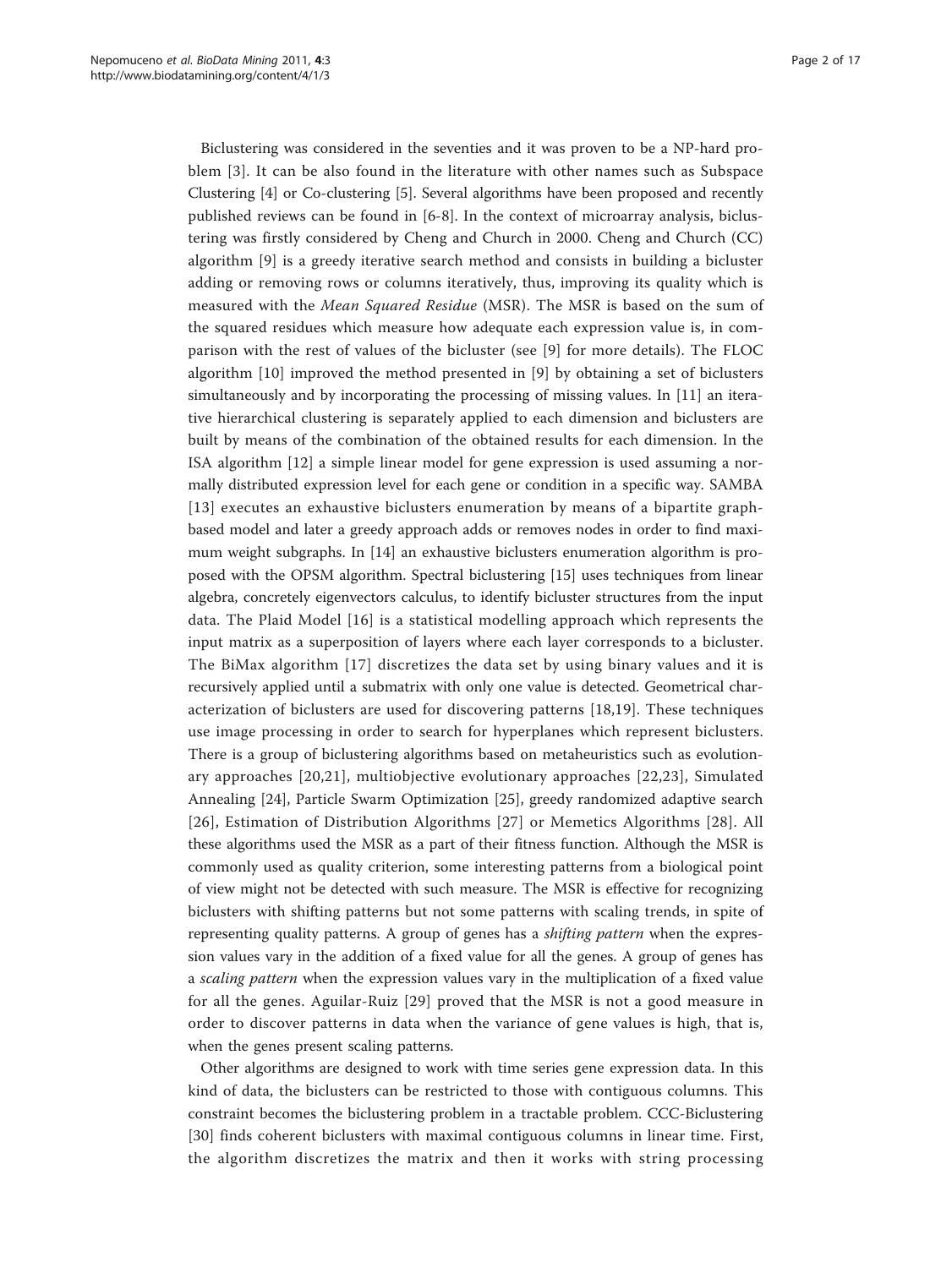techniques based on suffix trees. This algorithm is not robust as regards errors in gene values due to the discretization process, the microarray experiment, etc. e-CCC-Biclustering [[31\]](#page-16-0) is a robust extension of the CCC-Biclustering where approximate expression patterns such as scaling patterns can be found and several measures to compute the committed errors in these patterns are proposed.

The gene expression level under a set of conditions can be seen as values of a discrete random variable. Thus, the linear dependency between two genes can be studied by using the correlation coefficient between two random variables. In this paper, this fact has motivated the use of the proposed measure based on correlations among genes [\[32](#page-16-0),[33\]](#page-16-0). Several correlation-based measures have been proposed in [[4,](#page-15-0)[34,35](#page-16-0)]. In [[4\]](#page-15-0) biclusters are characterized as hyperplanes in a high dimensional space using the definition of correlation and, therefore, the problem is transformed into the search for groups of points embedded in hyperplanes. In [[34\]](#page-16-0) the correlation coefficient is used for forming biclusters with a greedy algorithm. In [[35\]](#page-16-0) an enumeration algorithm based on a tree structure for biclustering is presented and it uses an evaluation function based on the Spearman's rank correlation.

A Scatter Search algorithm for biclustering is presented in this paper. Scatter Search is a population-based method that emphasizes systematic processes against random procedures. Thus, the generation of the initial population is not random but a generation method based on diversification [[36\]](#page-16-0) is used to generate a set of diverse initial solutions. Moreover, Scatter Search includes an improvement method with the aim of exploiting the diversity provided by the generation and combination method. The linear correlation among genes is included in the fitness function to evaluate the quality of biclusters in the Scatter Search, which improves the localization of shifting and scaling patterns.

# 2 Description of the algorithm

Scatter Search [[36](#page-16-0)] is a population-based optimization metaheuristic which has recently been applied to combinatorial and nonlinear optimization problems. Optimization algorithms based on populations are search procedures where a set of individuals that represent trial solutions evolve in order to find optimal solutions of the problem. Scatter Search uses strategies to diversify and intensify the search in order to avoid local minima and to find quality solutions and, on the opposite to other evolutionary heuristics, it emphasizes systematic processes against random procedures.

Basically, the optimization process consists in the evolution of a set called Reference Set. This set is initially built with the best solutions from the population, according to the value of their fitness function, and the most scattered ones from the population regarding the previous best solutions. This set is updated by using the Combination Method and the Improvement Method until it does not change. When the Reference Set is stable, that is, after applying the combination and improvement methods it contains the same solutions that the reference set at the previous iteration, then it is rebuilt again. That is, the building of the Reference Set is based on quality and diversity, but its updating is only guided by quality. Thus, diversity is introduced in the evolutionary process when the initial population is generated and, mainly, when the reference set is rebuilt at each step. The search intensification is due to the improvement method where the solutions are improved by exploiting the knowledge of the problem.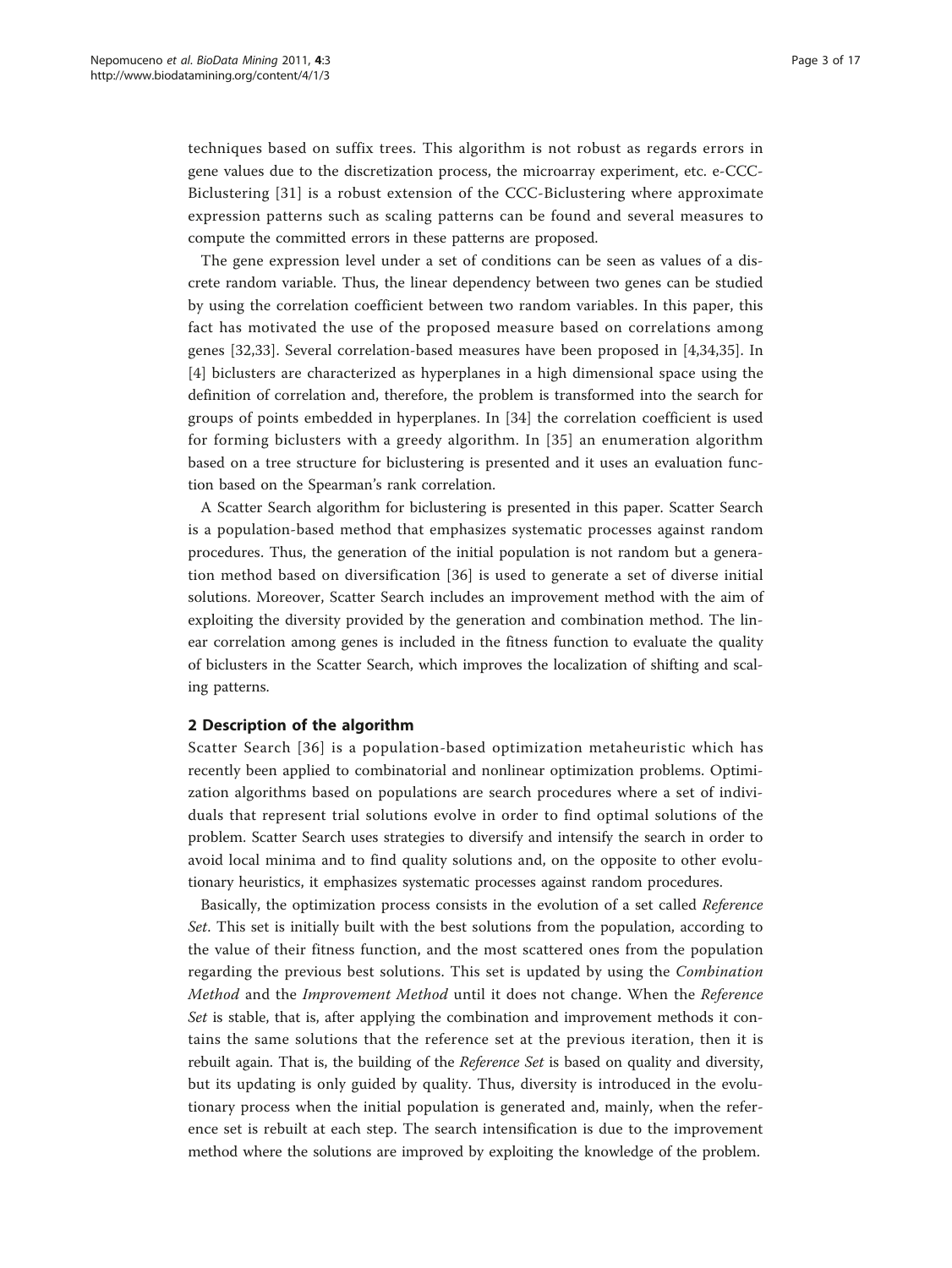The pseudocode of the proposed Scatter Search for biclustering is presented in Algorithm 1. The Scatter Search process is repeated numBi times where numBi is the number of biclusters to be found and the best solution of the reference set is stored in a set called Results for each iteration. Thus, the Results set is formed by numBi biclusters and it is the output of the Algorithm 1. The Scatter Search mainly consists in a diversification generation method to generate the initial population, a combination method to create new offspring and an improvement method to intensify the search. All theses steps of the Scatter Search are detailed as follows.

Algorithm 1 Scatter Search Algorithm for Biclustering

**INPUT** microarray  $M$ , number of biclusters to be found  $numBi$ , maximum number of iterations numIter, size of the initial population and size S of the reference set.

OUTPUT Set Results with numBi biclusters.

# begin  $num \leftarrow 0$ , Results  $\leftarrow \theta$ while (num <numBi) do Initialize population P  $P \leftarrow$  Improvement Method (P) //Building Reference Set  $R_1 \leftarrow S/2$  best biclusters from P (according to the fitness function)  $R_2 \leftarrow S/2$  most scattered biclusters, regarding  $R_1$ , from  $P \setminus R_1$  (according to a distance).  $RefSet \leftarrow (R_1 \cup R_2)$  $P \leftarrow P \setminus \mathit{RefSet}$ //Initialization stable  $\leftarrow$  FALSE,  $i \leftarrow 0$ while (i <numIter) do while (NOT stable) do  $A \leftarrow \text{RefSet}$  $B \leftarrow$  Combination Method(*Ref Set*)  $B \leftarrow$  Improvement Method(*B*) *RefSet*  $\leftarrow$  *S* best biclusters from *Ref Set* ∪ *B* if  $(A = RefSet)$  then stable  $\leftarrow$  TRUE end if end while //Rebuilding Reference Set  $R_1 \leftarrow S/2$  best biclusters from RefSet  $R_2 \leftarrow S/2$  most scattered biclusters from  $P \setminus R_1$  $RefSet \leftarrow (R_1 \cup R_2)$  $P \leftarrow P \setminus \mathit{RefSet}$  $i \leftarrow i + 1$ end while //Storage in Results  $Results \leftarrow$  the best one from RefSet  $num \leftarrow num + 1$ end while end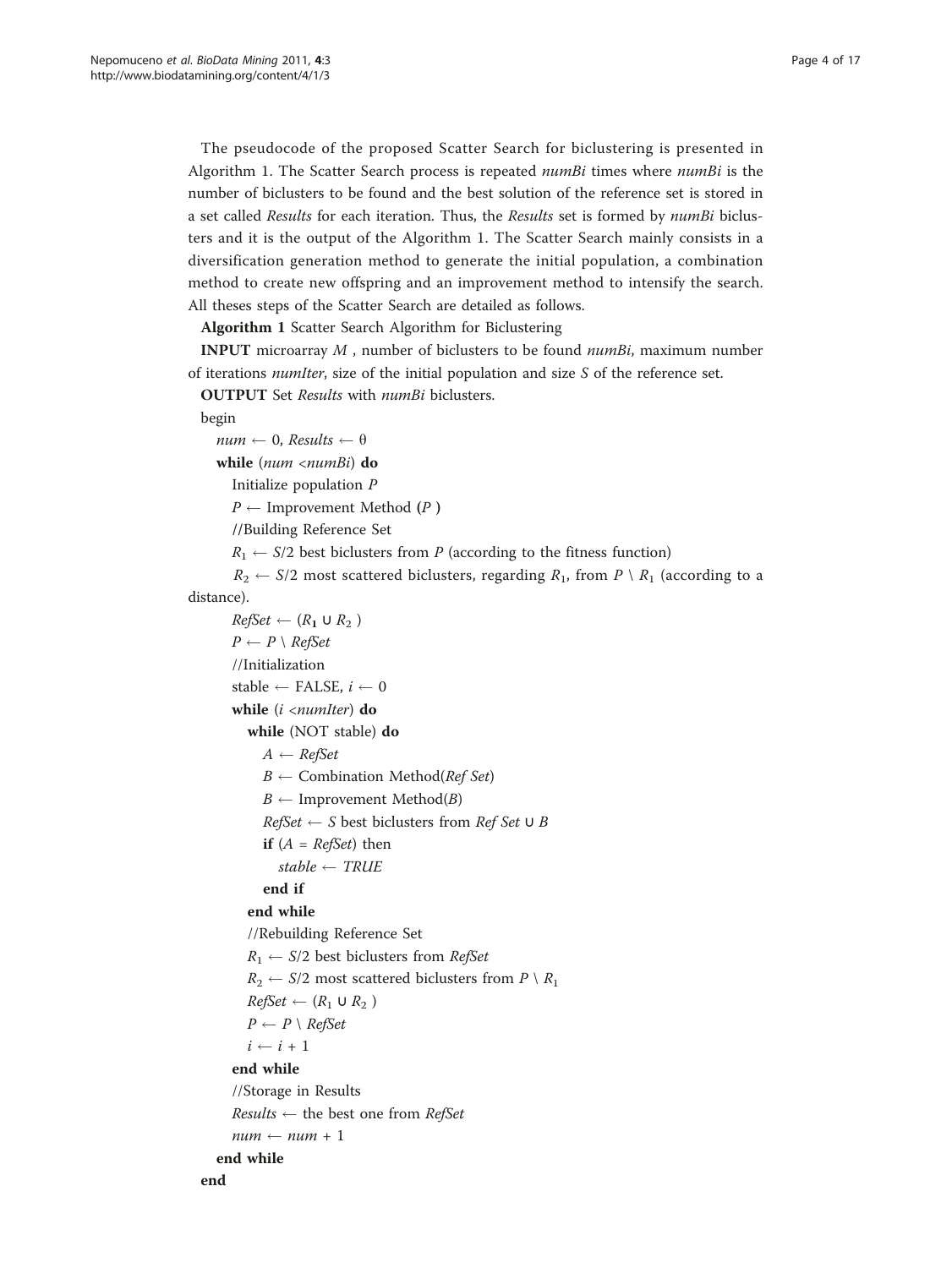#### 2.1 Initialization phase

Formally, a microarray is a real matrix  $M$  composed of  $N$  genes and  $L$  conditions. The element  $(i, j)$  of the matrix means the level of expression of gene i under the condition j. A bicluster B is a submatrix of the matrix M composed of  $n \leq N$  rows or genes and  $l \leq L$  columns or conditions. Biclusters are encoded by binary strings of length  $N + L$ . Each of the first  $N$  bits of the binary string is related to the genes and the remaining L bits to the conditions. For example, the string 0010110000|01100 represents a bicluster of a microarray with ten genes,  $\{g_i\}_{1\leq i\leq 10}$ , and five conditions,  $\{c_j\}_{1\leq j\leq 5}$ . This string encodes the bicluster composed by the genes  $g_3$ ,  $g_5$  and  $g_6$  and the conditions  $c_2$  and  $c_3$ .

The initial population is generated with solutions as diverse as possible. Thus, the diver-sification generation method [[36](#page-16-0)] takes a binary string,  $x_i$  with  $i = 1, \ldots, n$  where *n* is the number of bits, as a seed solution and generates solutions  $x'_i$  by following the rule:

$$
x'_{1+kh} = 1 - x_{1+kh} \quad \text{for} \quad k = 0, 1, 2, 3, \dots, \lfloor n / h \rfloor \tag{1}
$$

where  $\lfloor n/h \rfloor$  is the largest integer less or equal than  $n/h$  and h is an integer less than  $n/5$ . All the remaining bits of x' are equal to that of x.

After generating all the posible solutions with that seed, if more solutions are needed, the diversification generation method is applied again by using the last solution as new seed.

# 2.2 Biclusters Evaluation: Fitness Function

The most difficult biclusters to find are those that present jointly shifting and scaling patterns. The aim of this work is to discover this type of biclusters. Two genes show a shifting and scaling pattern if they are described from (2).

$$
g_Y = \alpha g_X + \beta \quad \alpha, \beta \in \mathbb{R} \tag{2}
$$

Consequently, two genes with shifting and scaling patterns are linearly dependent and therefore a measure based on correlations can be a good fitness function to find biclusters with these patterns.

The correlation coefficient between two variables  $X$  and  $Y$  measures the grade of linear dependency between them. It is defined by:

$$
\rho(X,Y) = \frac{cov(X,Y)}{\sigma_X \sigma_Y} = \frac{\sum_{i}^{n} (x_i - \overline{x})(\gamma_i - \overline{\gamma})}{n \sigma_X \sigma_Y}
$$
\n(3)

where  $cov(X, Y)$  is the covariance of the variables X and Y,  $\bar{x}$  and  $\bar{y}$  are the mean of the values of the variables X and Y and  $\sigma_X$  and  $\sigma_Y$  are the standard deviations of X and Y , respectively.

Given a bicluster B composed by N genes,  $B = [g_1, \ldots, g_N]$ , the average correlation of B,  $\rho(B)$ , is defined as follows,

$$
\rho(B) = \frac{1}{\binom{N}{2}} \sum_{i=1}^{N-1} \sum_{j=i+1}^{N} \rho(g_i, g_j)
$$
\n(4)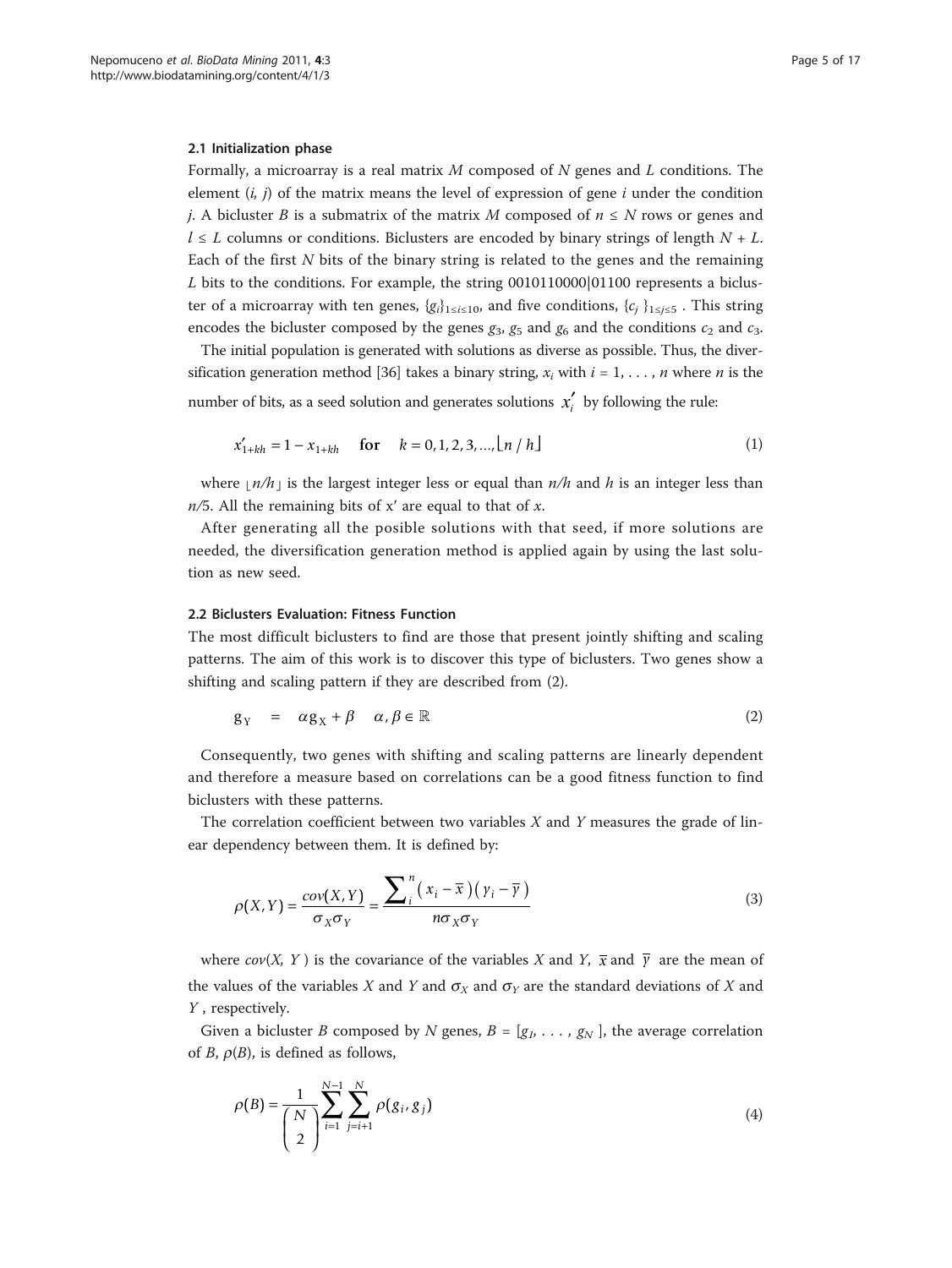where  $\rho(g_i, g_j)$  is the correlation coefficient between the gene *i* and the gene *j*. Due

to  $\rho(g_i, g_j) = \rho(g_j, g_i)$ , therefore, only  $\begin{pmatrix} N \\ 2 \end{pmatrix}$ 2 ⎛  $\left(\begin{array}{c} N \\ 2 \end{array}\right)$  elements have been considered.

Figure 1 presents a bicluster with lowly-correlated genes and a bicluster with highlycorrelated genes. It can be observed that the bicluster with perfect shifting and scaling patterns has an average correlation of 1 while that the bicluster without patterns has an average correlation close to 0 (concretely 0.003).

In this work, biclusters with highly-correlated genes and high volume are preferred. Therefore, the fitness function used to evaluate the quality of biclusters is defined by:

$$
f(B) = (1 - \rho(B)) + \sigma_{\rho} + M_1\left(\frac{1}{nG}\right) + M_2\left(\frac{1}{nC}\right)
$$
\n<sup>(5)</sup>

where  $nG$  and  $nC$  are the number of genes and conditions of the bicluster B, respectively,  $M_1$  and  $M_2$  are penalty factors to control the volume of the bicluster B, and  $\sigma$ is the standard deviation of the values  $\rho(g_i, g_j)$  from (4). The standard deviation is included in order to avoid that the value of the average correlation can be high for a bicluster and this bicluster can contain several non-correlated genes with the remaining ones of the bicluster. Best biclusters are those with the lowest value for the fitness function. Thus, it has been considered  $(1 - \rho(B))$  to identify biclusters with highly-correlated genes.

Moreover, this measure is robust to noise since genes showing noise but with shifting patterns can present a high correlation although scaling patterns are not involved.

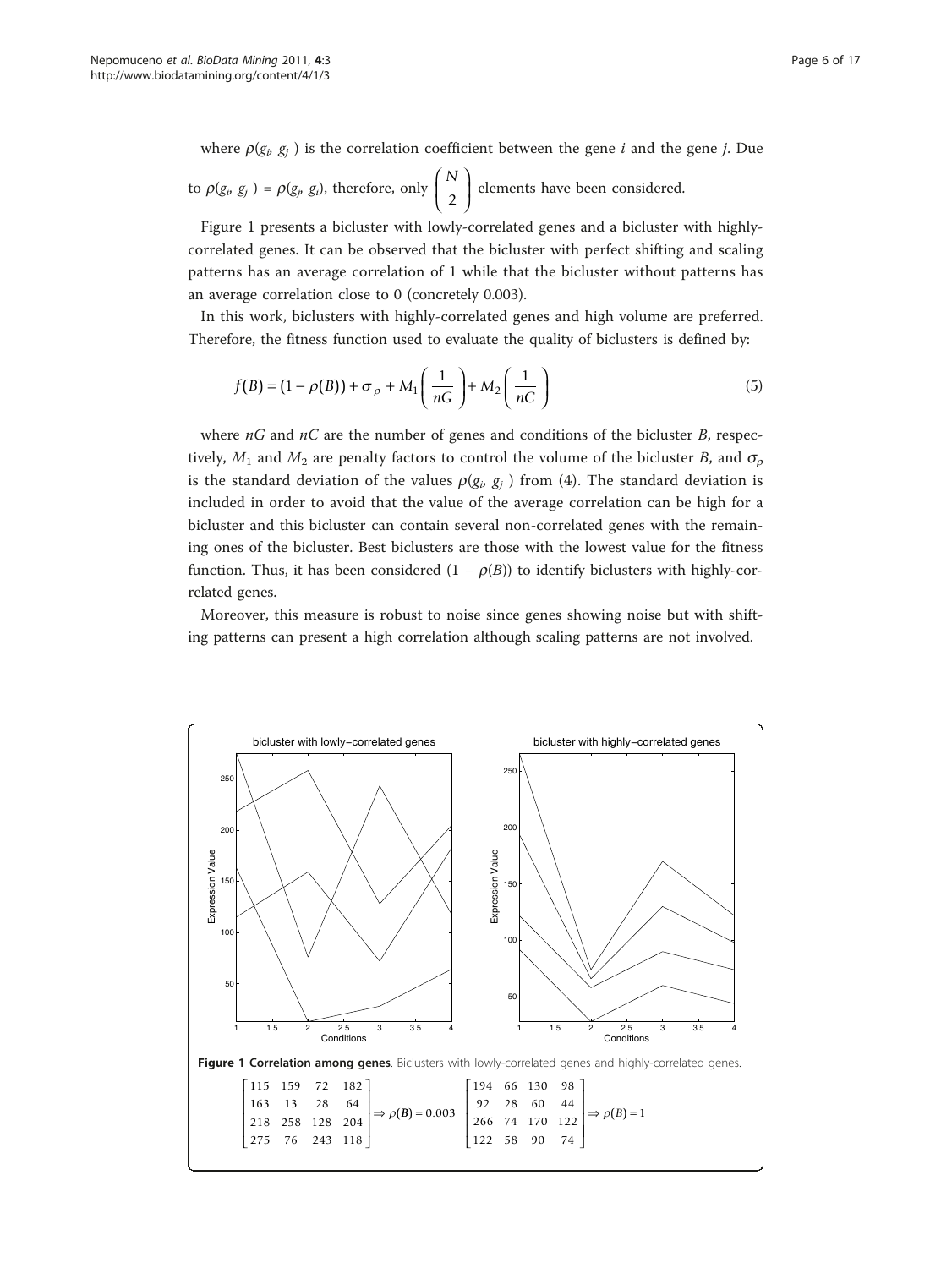# 2.3 Improvement Method

Scatter Search uses improvement methods when the solutions have to fulfill some constraints or simply to improve them in order to intensify the search process. This method depends on the problem under study and usually it consists in classical local searches for continuous optimization problems.

The goal of this work is to find biclusters with shifting and scaling patterns. Thus, biclusters with positively-correlated genes are only searched for. Therefore, the proposed improvement method aims at extracting positively-correlated genes either from biclusters of the initial population or from biclusters obtained by the combination method. The pseudocode of the improvement method is presented in the Algorithm 2.

Figure 2 presents a bicluster composed by four genes: three highly-correlated genes and a gene negatively correlated with the remaining. The average correlation for this bicluster is equal to 0.0083 and after applying the improvement it is equal to 1. Thus, the volume of biclusters is decreased by removing the negatively-correlated genes but the average correlation of the new bicluster will be greater than that of the original bicluster when the improvement method is applied.

#### 2.4 Building of the reference set

The reference set is initially built with the best solutions, according to the value of their fitness function, and the most scattered ones from the initial population regarding the previous best solutions. The

Algorithm 2 IMPROVEMENT METHOD

**INPUT** Bicluster  $B = [g_1, \ldots, g_N]$ 

**OUTPUT** Bicluster  $B' \subseteq B$  such that  $\rho(g_i, g_j) \geq 0 \ \forall g_i, g_j \in B'$ 

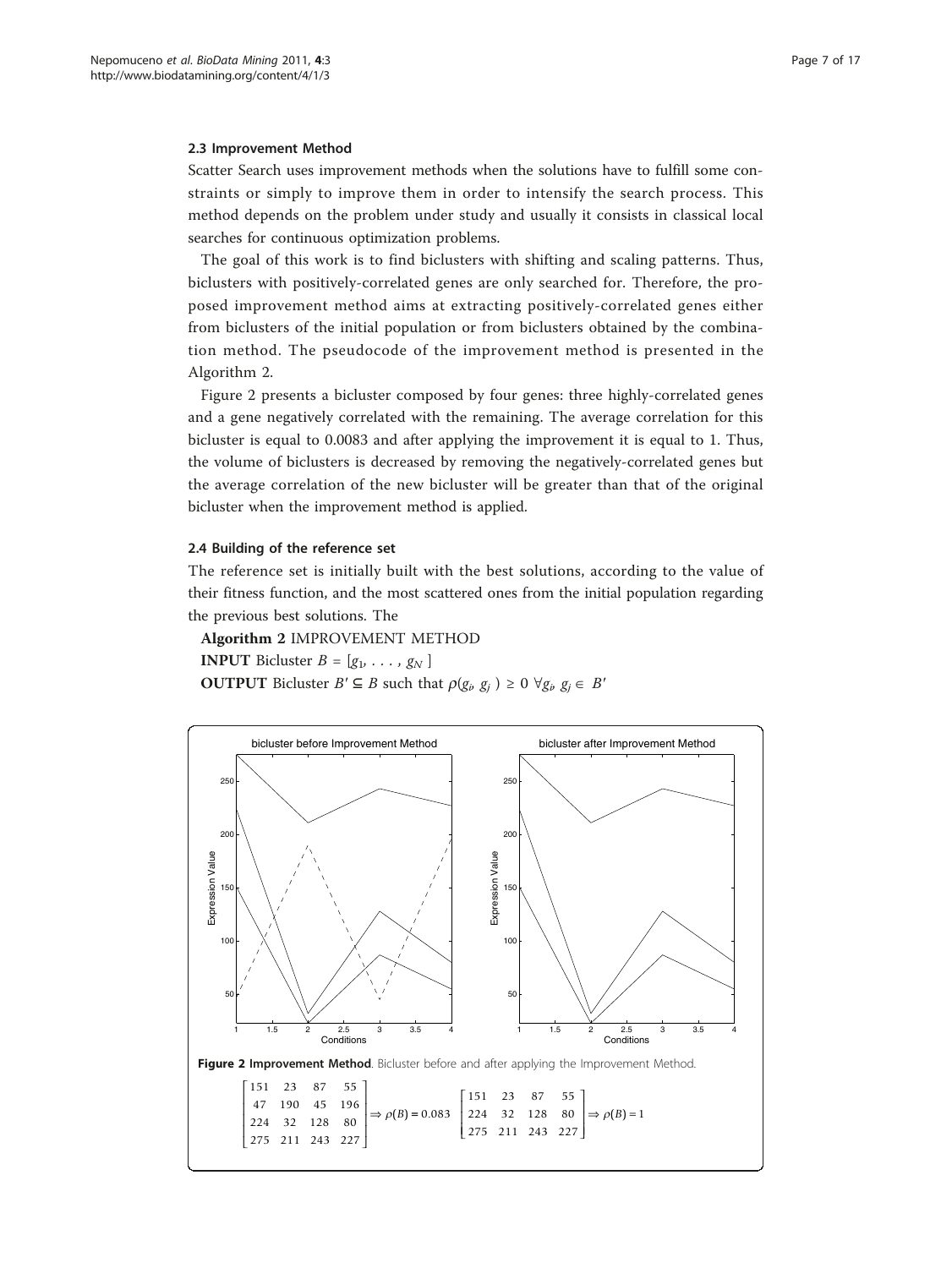```
begin
i \leftarrow 1, B' \leftarrow \{g_i\}, R \leftarrow \{\}while (i < N) do
   j \leftarrow i + 1while (j \leq N) do
       if (\rho(g_i, g_j) > 0) then
          if (g_i \notin R) then
             B' \leftarrow B' \cup \{g_i\}end if
       else
          R ← R ∪ \{g_j\}end if
      j \leftarrow j + 1end while
   i \leftarrow i + 1end while
```
#### end

Hamming distance is used to measure the distance among biclusters in this work. After getting the stability of the reference set in the updating process, it is rebuilt to introduce diversity in the search process. Thus, the reference set is rebuilt with the best biclusters from the updated reference set, according to the fitness function, and the most distant solutions from the initial population regarding the previously chosen best solutions.

The initial population has to be updated too in the evolutionary process by removing solutions which have already been considered in the building or rebuilding of the reference set. When the initial population is empty, a new population is created by using the diversification generation method previously explained in Section 2.1.

### 2.5 Combination method and reference set updating

New solutions are introduced in the search process by the combination method. Two solutions are combined by using an uniform crossover operator and a new one is generated. All pairs of biclusters in the reference set are combined, generating thus,  $S^*$  $(S - 1)/2$  new biclusters where S is the size of the reference set. This crossover operator generates randomly a mask and the child is composed of values from the first parent when there is a 1 in the mask, and from the second parent when there is a 0.

After combining all pairs of biclusters, the best solutions from the joining of the previous reference set and the new solutions are chosen. Hence, best solutions according to the value of their fitness function remain in the reference set.

# 3 Experiments

The proposed algorithm has been applied to three real data sets in order to study its performance. The first data set (Yeast) is the yeast Saccharomyces cerevisiae cell cycle expression, with 2884 genes and 17 experimental conditions presented by Cho [[37](#page-16-0)]. The second one (Lymphoma) is the human B-cells lymphoma expression data with 4026 genes and 96 conditions [\[38\]](#page-16-0). These two data sets are available in [[9\]](#page-15-0) where original data were processed. The third data set (GaschYeast) is the yeast Saccharomyces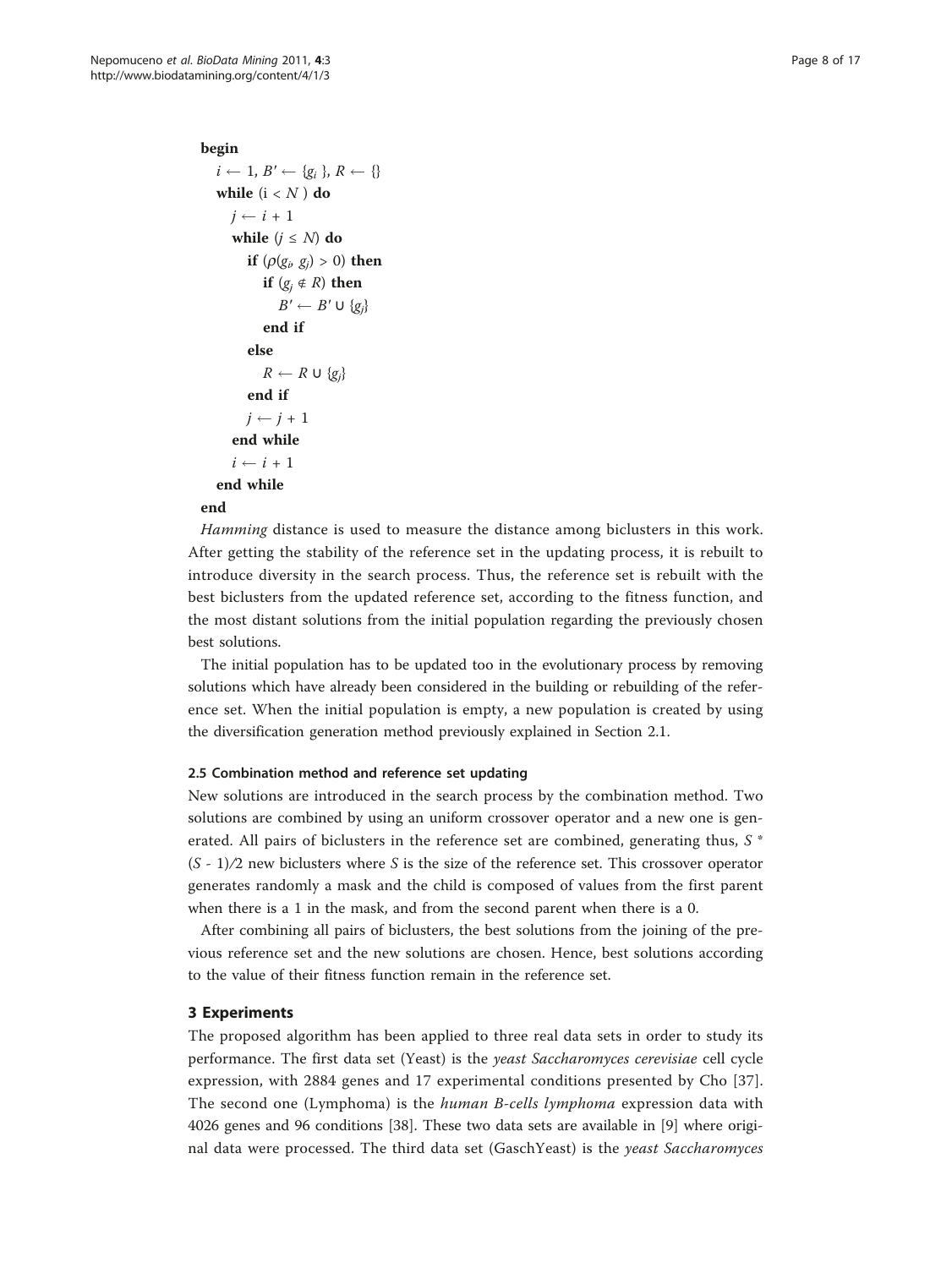<span id="page-8-0"></span>cerevisiae Stress conditions expression provided by Gasch [[39\]](#page-16-0) with 2993 genes and 173 conditions. This data set was used in [[17\]](#page-15-0) where can be downloaded as supplementary data.

The inner parameters of the Algorithm 1 are as follows: 20 for the maximum number of iterations of the Scatter Search, 10 for the size of the reference set, 200 for the number of solutions of the initial population and 100 for the number of biclusters to be found for each run.  $M_1$  and  $M_2$  parameters are weights in the fitness function in order to drive the search depending on the required size of biclusters. High values of  $M_1$  and  $M_2$  may be used when biclusters with a lot of genes and conditions are desired. Results for Yeast and Lymphoma data set have been obtained with values  $M_1$  = 1 and  $M_2$  = 1. Results for GaschYeast data set have been presented for  $M_1$  = 1 and  $M_2 = 1$  and for  $M_1 = 10$  and  $M_2 = 10$  to show the influence of these parameters on the volume of the biclusters.

# 3.1 Results

Table 1 shows the information for four biclusters selected among 100 biclusters obtained by the application of the proposed Scatter Search and the average of the 100 biclusters (in bold). For each bicluster an identifier of the bicluster, the number of genes, the number of conditions, the volume, the average correlation,  $\rho(B)$ , and the standard deviation,  $\sigma(B)$ , are presented. The MSR and the variance of gene values are reported too in order to establish a comparison of the quality of biclusters with other algorithms. The variance of gene values measures how different the values of the gene expression level are. Figure [3](#page-9-0) and [4](#page-9-0) present the four biclusters for Yeast and Lymphoma data set, respectively, which are reported in Table 1. Figure [5](#page-10-0) and [6](#page-10-0) depict

| Id bi.            | Genes | <b>Conditions</b> | Volume | $\rho(B)$ | $\sigma(B)$ | <b>MSR</b> | <b>Genes Variance</b> |
|-------------------|-------|-------------------|--------|-----------|-------------|------------|-----------------------|
| biYeastN15        | 7     | 10                | 70     | 0.95      | 0.56        | 59.2       | 882.8                 |
| biYeastN21        | 11    | 9                 | 99     | 0.92      | 0.47        | 205.2      | 1190.5                |
| biYeastN24        | 9     | 9                 | 81     | 0.92      | 0.45        | 142.9      | 1344.8                |
| biYeastN40        | 13    | 8                 | 104    | 0.89      | 0.45        | 368.2      | 2185.4                |
| biYeast           | 22.27 | 6.46              | 133.1  | 0.90      | 0.48        | 321.0      | 1508.7                |
| biLymphomaN1      | 14    | 14                | 196    | 0.92      | 0.43        | 3719.2     | 29180.0               |
| biLymphomaN11     | 17    | 7                 | 119    | 0.92      | 0.50        | 1607.9     | 10317.6               |
| biLymphomaN15     | 21    | 10                | 210    | 0.86      | 0.43        | 1818.4     | 8351.2                |
| biLymphomaN54     | 9     | 14                | 126    | 0.82      | 0.45        | 1292.6     | 6108.0                |
| biLymphoma        | 10.81 | 11.53             | 123.7  | 0.85      | 0.45        | 2593.3     | 11643.07              |
| bi1-GaschYeastN1  | 13    | 25                | 325    | 0.96      | 0.42        | 0.08       | 1.51                  |
| bi1-GaschYeastN10 | 12    | 22                | 264    | 0.95      | 0.48        | 0.06       | 1.19                  |
| bi1-GaschYeastN11 | 41    | 17                | 697    | 0.93      | 0.34        | 0.15       | 1.67                  |
| bi1-GaschYeastN25 | 19    | 10                | 190    | 0.93      | 0.43        | 0.19       | 0.89                  |
| bi1-GaschYeast    | 16.36 | 14.08             | 237.6  | 0.89      | 0.43        | 0.32       | 1.50                  |
| bi2-GaschYeastN1  | 54    | 39                | 2106   | 0.82      | 0.32        | 0.22       | 1.00                  |
| bi2-GaschYeastN4  | 43    | 32                | 1376   | 0.84      | 0.45        | 0.18       | 1.02                  |
| bi2-GaschYeastN9  | 48    | 24                | 1152   | 0.87      | 0.41        | 0.17       | 1.18                  |
| bi2-GaschYeastN27 | 33    | 28                | 924    | 0.84      | 0.39        | 0.13       | 0.72                  |
| bi2-GaschYeast    | 46.69 | 27.69             | 1269.4 | 0.72      | 0.34        | 0.38       | 1.02                  |

Table 1 Information about biclusters found by the Algorithm 1

Results from Yeast and Lymphoma data set for values  $M_1 = 1$  and  $M_2 = 1$  (four biclusters and the average of the 100 biclusters obtained). Results from GaschYeast for values  $M_1 = 1$  and  $M_2 = 1$ , and for  $M_1 = 10$  and  $M_2 = 10$ .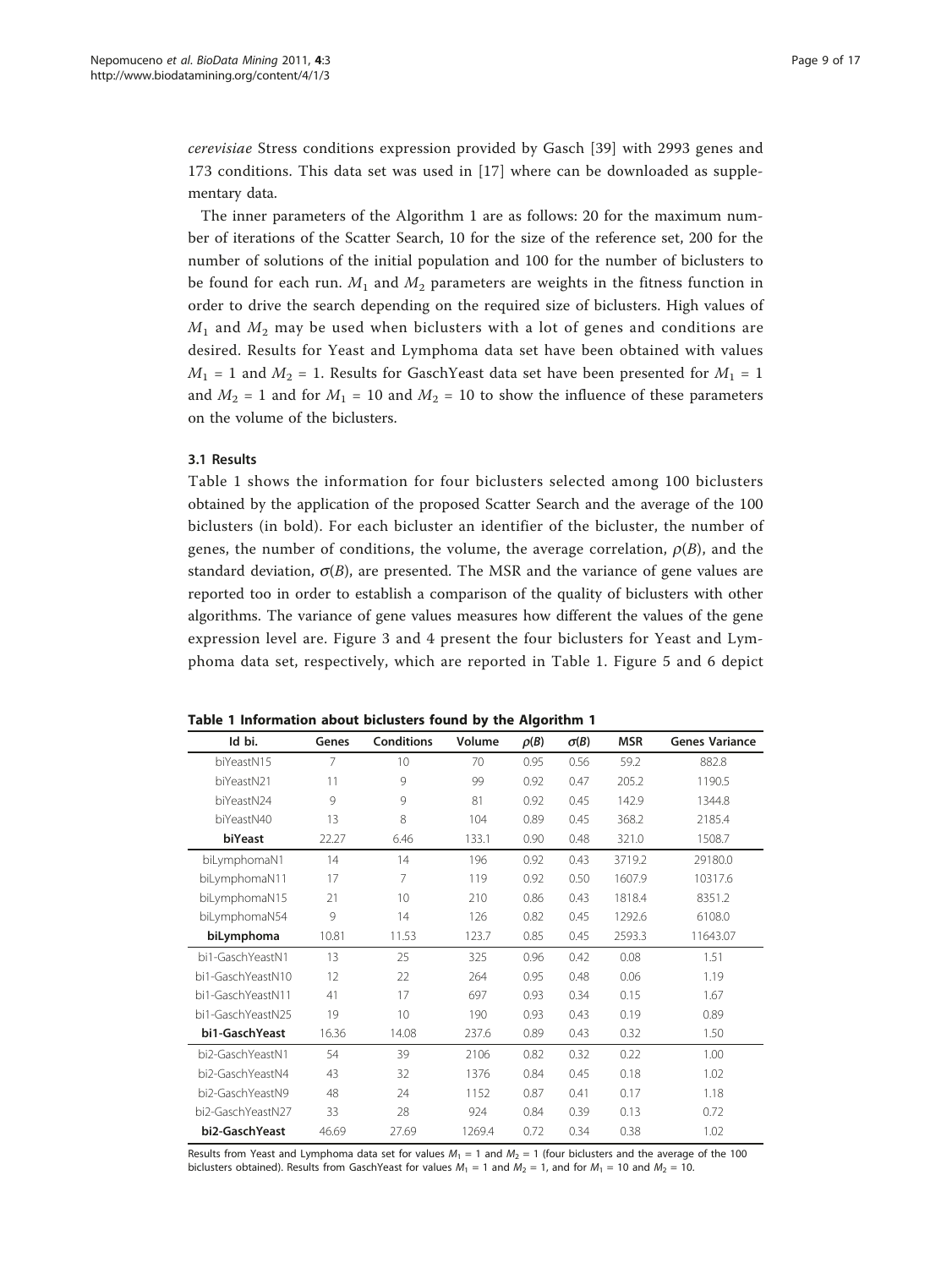<span id="page-9-0"></span>

biclusters from GaschYeast data set. The biclusters bi1-GaschYeastN1, bi1- GaschYeastN10, bi1-GaschYeastN11 and bi1-GaschYeastN25 in Figure [5](#page-10-0) have been obtained for values  $M_1 = 1$  and  $M_2 = 1$  and the biclusters bi2-GaschYeastN1, bi2-GaschYeastN4, bi2-GaschYeastN9 and bi2-GaschYeastN27 in Figure [6](#page-10-0) for values  $M_1$  = 10 and  $M_2$  = 10. It can be noted that the greater the penalty values are, the greater the volume of the obtained biclusters is. The motivation for taking the values of the parameters  $M_1 = M_2 = 1$  is to find biclusters with a low number of genes in order to show visually the shifting and scaling patterns. However, the main goal is to find groups of genes sharing the same GO terms, therefore, it is more adequate to search for biclusters with a high number of genes. Thus, parameters  $M_1 = M_2 = 10$  have been considered to achieve biclusters with a higher volume.

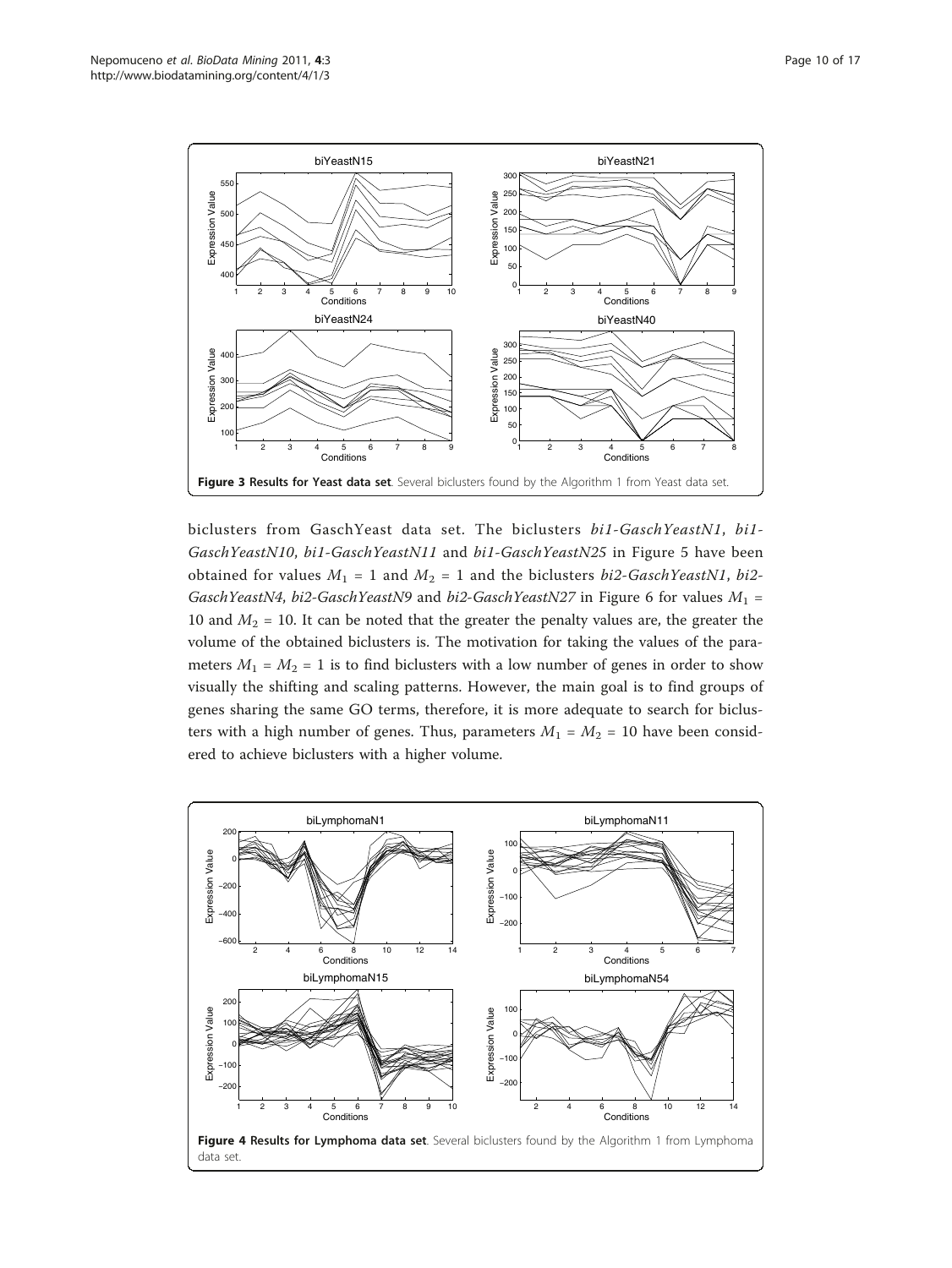<span id="page-10-0"></span>

# 3.2 Discussion

Four biclusters represented in Figure [3](#page-9-0) have a high value for the average correlation (see Table [1\)](#page-8-0). It can be observed that shifting and scaling patterns can clearly be appreciated in all of them. Most of papers which use the MSR as the fitness function consider that a bicluster is good for Yeast data set if its MSR is less than 300 [[9,](#page-15-0)[21](#page-16-0)]. This value is data set dependent because it depends on the mean and the standard deviation of the values of the expression matrix. From this point of view, biYeastN15, biYeastN21 and biYeastN24 are good biclusters but biYeastN40 is not a good bicluster due to its high value for the average correlation. Note that the value for the gene variance in *biYeastN40* is high compared to that of other biclusters.

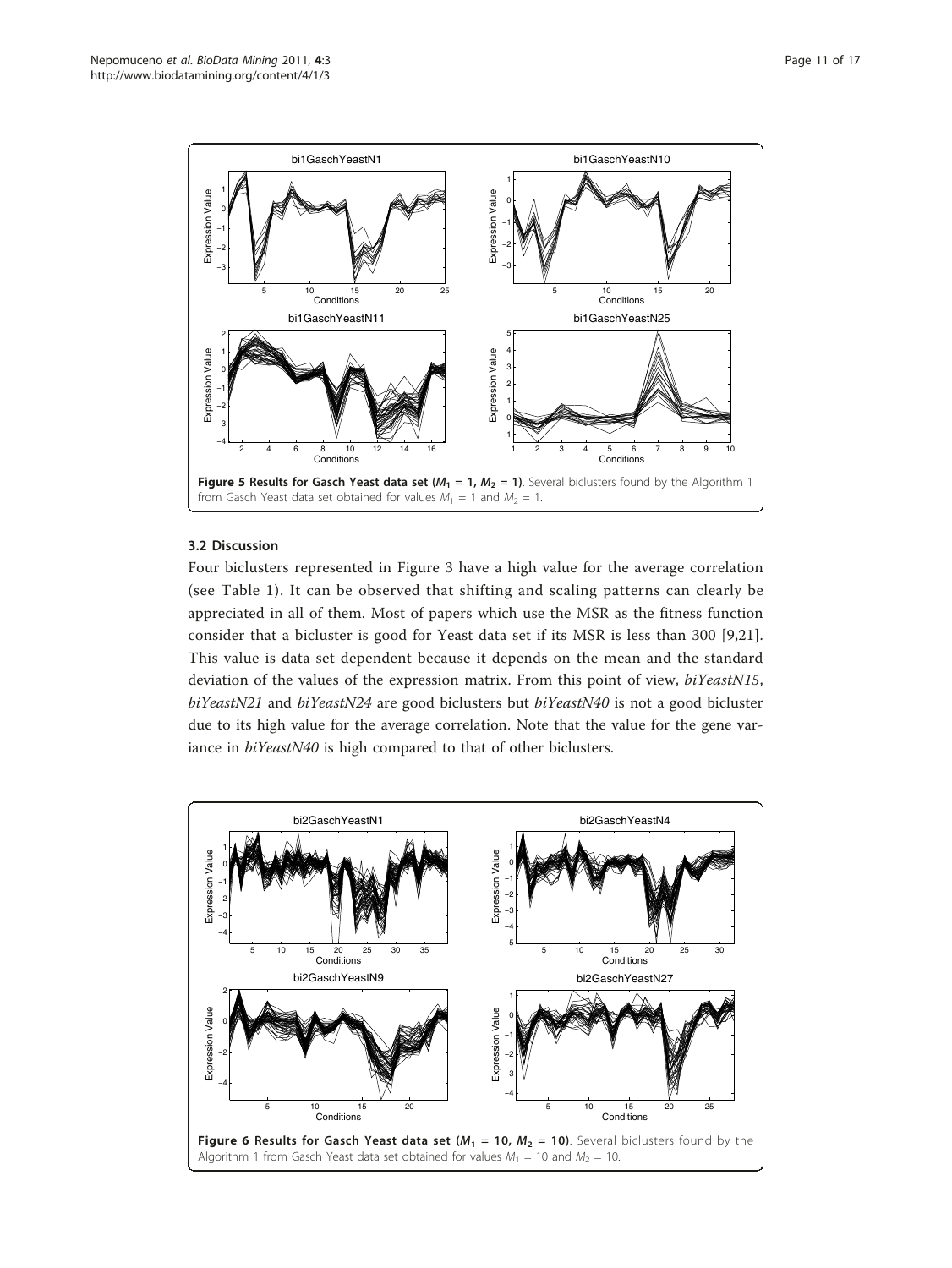Four biclusters represented in Figure [4](#page-9-0) for Lymphoma data set show a group of genes with similar behavior and high values for the average correlation (see Table [1](#page-8-0)). However, these biclusters are not considered good for some authors because the MSR are higher than 1200 [\[9](#page-15-0),[21\]](#page-16-0). This value is data set dependent too as it was previously commented for Yeast data set. Note that the bicluster with lowest value for MSR is biLymphomaN54 (1292.6), and however this bicluster has the lowest value for the average correlation (0.82). It was proved in [\[29](#page-16-0)] that MSR is not precise enough in order to discover shifting and scaling patterns. Biclusters with these patterns with high values for the gene variance are not detected by the algorithms that use the MSR as fitness function. Results reported for theses cases make evident this situation.

Figure [5](#page-10-0) and [6](#page-10-0) show biclusters for GaschYeast data set. It can be observed the effect of the penalty parameters on the number of genes and conditions. The higher values for  $M_1$  and  $M_2$ , the higher volume is. From a geometrical point of view all the results present genes with similar behavior. For example, scaling patterns can be very clearly observed in bi1-GaschYeastN25 since the shape of genes between conditions 6 and 8 is the same although all genes increase their expression levels with different intensity. Moreover, the value for the average correlation shows biclusters from GaschYeast with highly-correlated genes. The values for MSR and gene variance vary in a different range of values to the other two data set due to the previous preprocessing.

It should be noted that all biclusters present shifting and scaling patterns, and therefore, a high value for the average correlation. Moreover, the standard deviation is low, that is, the correlation coefficients of each pair of genes have similar values and close values to the average correlation of the bicluster. Therefore, all biclusters with a high average correlation found by the proposed Scatter Search do not contain non-correlated genes.

#### 3.3 Comparative analysis

The performance of the Algorithm 1 has been compared with biclustering methods such as CC [[9\]](#page-15-0), OPSM [[14\]](#page-15-0), ISA [\[40\]](#page-16-0), BiMax [\[17](#page-15-0)], xMotifs [[41](#page-16-0)] and Samba [[13](#page-15-0)] for the GaschYeast data set and CCC-Biclustering [[30](#page-16-0)] for Yeast data set. Also, random biclusters have been generated as naive reference method. Following the methodology in [[17](#page-15-0)] the performance of all algorithms is evaluated biologically with the percentage of biclusters enriched by any Gene Ontology Consortium (GO) category at different levels of significance. GO [[39](#page-16-0)] is used to investigate if a group of genes belonging to a bicluster presents significant enrichment with respect to a specific GO term. There are different tools to analyze GO term enrichment. The AGO [[42\]](#page-16-0) tool recently published has been used to study the percentage of significant biclusters obtained by the different algorithms. The enrichment of each group of genes with respect to a specific GO term is established by the p-value. A bicluster is said to be overrepresented in a functional category if its p-value is small. The comparison criterion among several algorithms is the percentage of overrepresented biclusters in one or more GO annotation.

Figure [7](#page-12-0) represents the percentage of enrichment biclusters for each method in which one or several GO terms are overrepresented for different levels of significance (0.001, 0.005, 0.01, 0.05, 0.1, 0.5, 1 and 5). In this Figure, SScorr11 means the proposed Scatter Search with penalization parameters  $M_1 = 1$  and  $M_2 = 1$ . Analogously, SScorr1010 is the Scatter Search with  $M_1 = 10$  and  $M_2 = 10$ . With p-value  $p = 0.01$ ,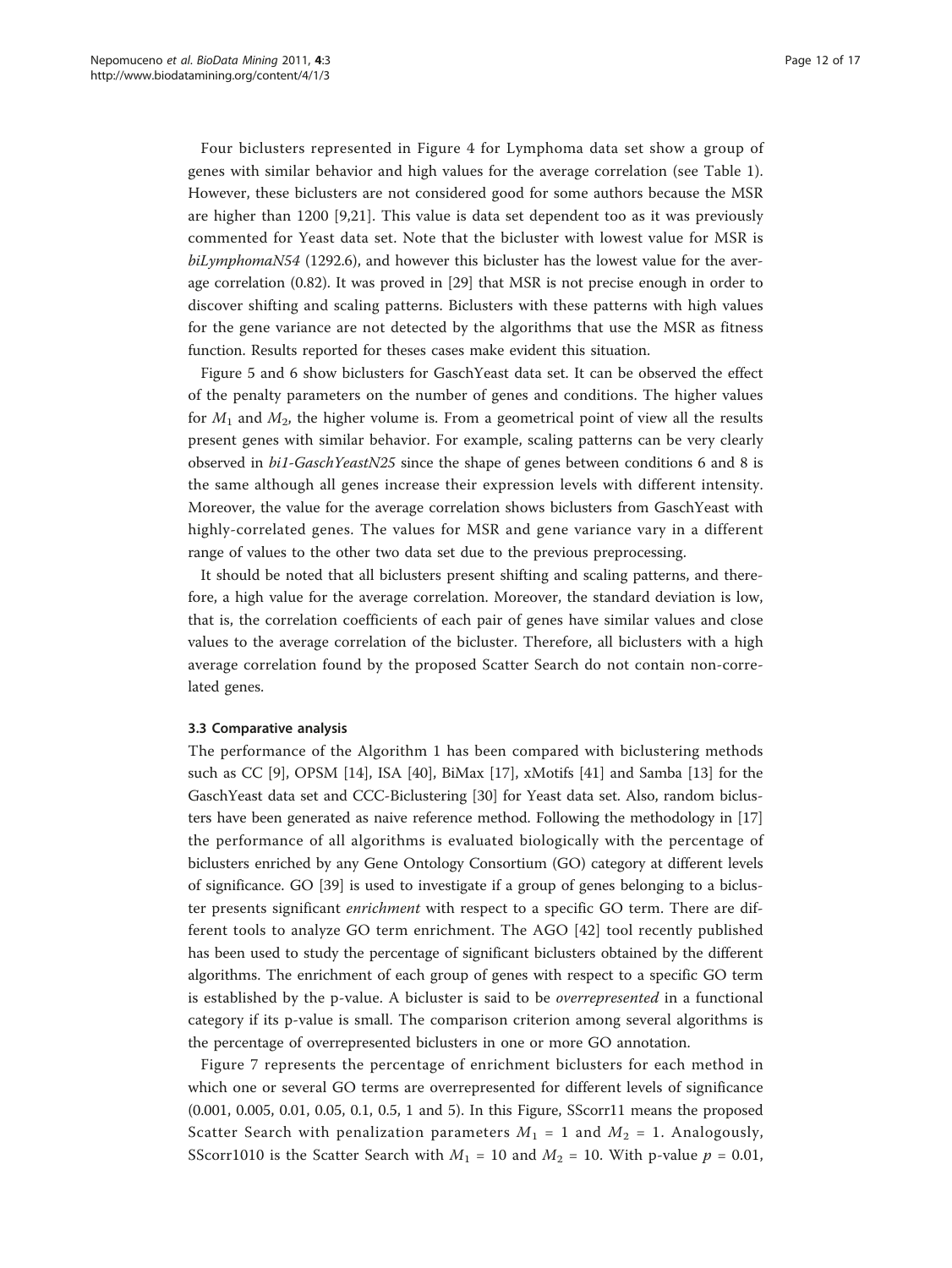<span id="page-12-0"></span>

the proportion of biclusters significantly enriched by any GO Biological Process category for SScorr11 and SScorr1010 is over 30%, for CC is over 21%, for OPSM over 17%, for BiMax 2% and 0% for the rest. It can be observed that SScorr1010 improves the results of the rest of the methods for small levels of significance except to the CC when  $p = 0.001$  (for instance, see the most restrictive level of significance  $p = 0.001$  for the p-value). However, both Scatter Search algorithms obtained a percentage of significant biclusters greater than CC for  $p = 0.005$  and  $p = 0.01$  and the CC presents a percentage of significant biclusters greater than SScorr11 when p-value ranges from  $p =$ 0.05 to  $p = 5$ . This is due to the volume of the biclusters since it is easier to find functional enrichment from large groups of genes than from small groups. Table 2 presents information about the size of biclusters obtained by the different methods. Note that biclusters obtained by the CC algorithm have more genes that biclusters for obtained by the algorithms based on Scatter Search. SScorr1010 finds biclusters with more genes than SScorr11 and therefore it improves the results of CC for all levels of significance from  $p = 0.005$  to  $p = 5$ . The rest of methods find a less percentage of biclusters

| Table 2 Comparison of biclusters of different methods |  |  |  |
|-------------------------------------------------------|--|--|--|
|-------------------------------------------------------|--|--|--|

|              | num. of biclusters | number of genes | number of conditions | volume  |
|--------------|--------------------|-----------------|----------------------|---------|
| SScorr11     | 100                | 16.4(6.9)       | 14.8(3.1)            | 237.6   |
| SScorr1010   | 100                | 46.7(8.2)       | 27.1(5.5)            | 1269.4  |
| CC           | 100                | 82.0(130.1)     | 19.8(16.3)           | 2557.31 |
| <b>OPSM</b>  | 12                 | 95.6(119.6)     | 12.5(3.6)            | 849.8   |
| <b>ISA</b>   | 66                 | 76.3(43.9)      | 8.7(1.4)             | 645.7   |
| <b>BiMax</b> | 101                | 24.0(2.8)       | 3(0)                 | 72.1    |
| xMotifs      | 306                | 1.2(0.4)        | 42.3(11.4)           | 46.7    |
| Samba        | 100                | 911.5(132.1)    | 25.1(8.2)            | 22344.7 |
| Random       | 100                | 12.8(2.4)       | 25.0(2.1)            | 318.3   |

Number of genes, average values and standard deviation of number of genes and number of conditions and volume for each method.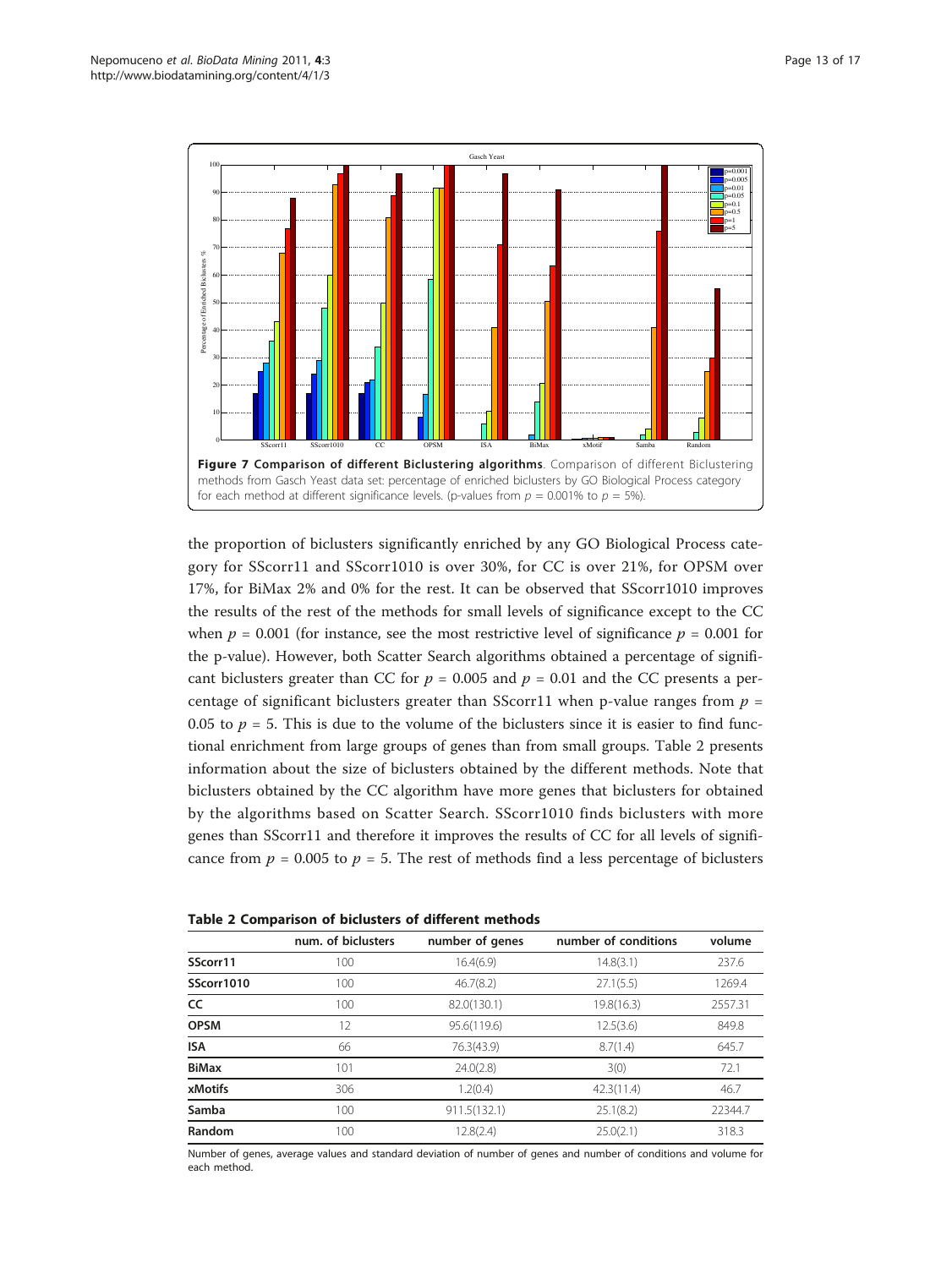with the p-values specified than the proposed method although OPSM presents good results for high levels of significance ( $p > 0.05$ ).

The comparison is not an easy task because the number of biclusters, their size or what kind of patterns are found are very different for each method. Table [2](#page-12-0) presents the number of biclusters for each method, the average and standard deviation for the number of genes and the number of conditions (standard deviation in brackets) and the volume. The standard deviation shows how the size of different biclusters obtained by each method varies. For example CC, OPSM and SAMBA find biclusters with a high number of genes and biclusters with only a reduced group of genes due to the high standard deviation of the number of genes. In order to establish a more restrictive criterion, Figure [7](#page-12-0) can be reformulated with the concept of bicluster overrepresented in a GO term as follows. The percentage of enriched biclusters is reported after filtering the biclusters which have less than ten genes in each GO category or have a study fraction less than 50%, that is, there is not more than half of the genes in the bicluster that share the same function in the category [[42\]](#page-16-0). Figure 8 presents the comparison for all methods with this new definition of enriched bicluster. Note that SScorr11 and SScorr1010 obtain the best biclusters for small values of p-value (from  $p = 0.001$  to p = 0.01) but not for high values from  $p = 0.05$  to  $p = 5$  where OPSM and Samba present the best results. It can be noted that there is not any significant bicluster for ISA and BiMax algorithms. Figure [9](#page-14-0) presents a comparison between algorithms based on Scatter Search (SScorr11 and SScorr1010 with values  $M_1 = M_2 = 1$  and  $M_1 = M_1 = 10$ respectively) and CCC-Biclustering [\[30\]](#page-16-0) for Yeast data set. Biclusters for the CCC-Biclustering have been obtained using the tool BiGGEsTS [\[43\]](#page-16-0) and results for all biclusters (CCC-Bi) and for only 100 selected biclusters have been reported. It can be observed that SScorr11 and SScorr1010 obtain a percentage of enriched biclusters greater than that of the CCC-Bi. This fact was expected as SScorr11 and SScorr1010

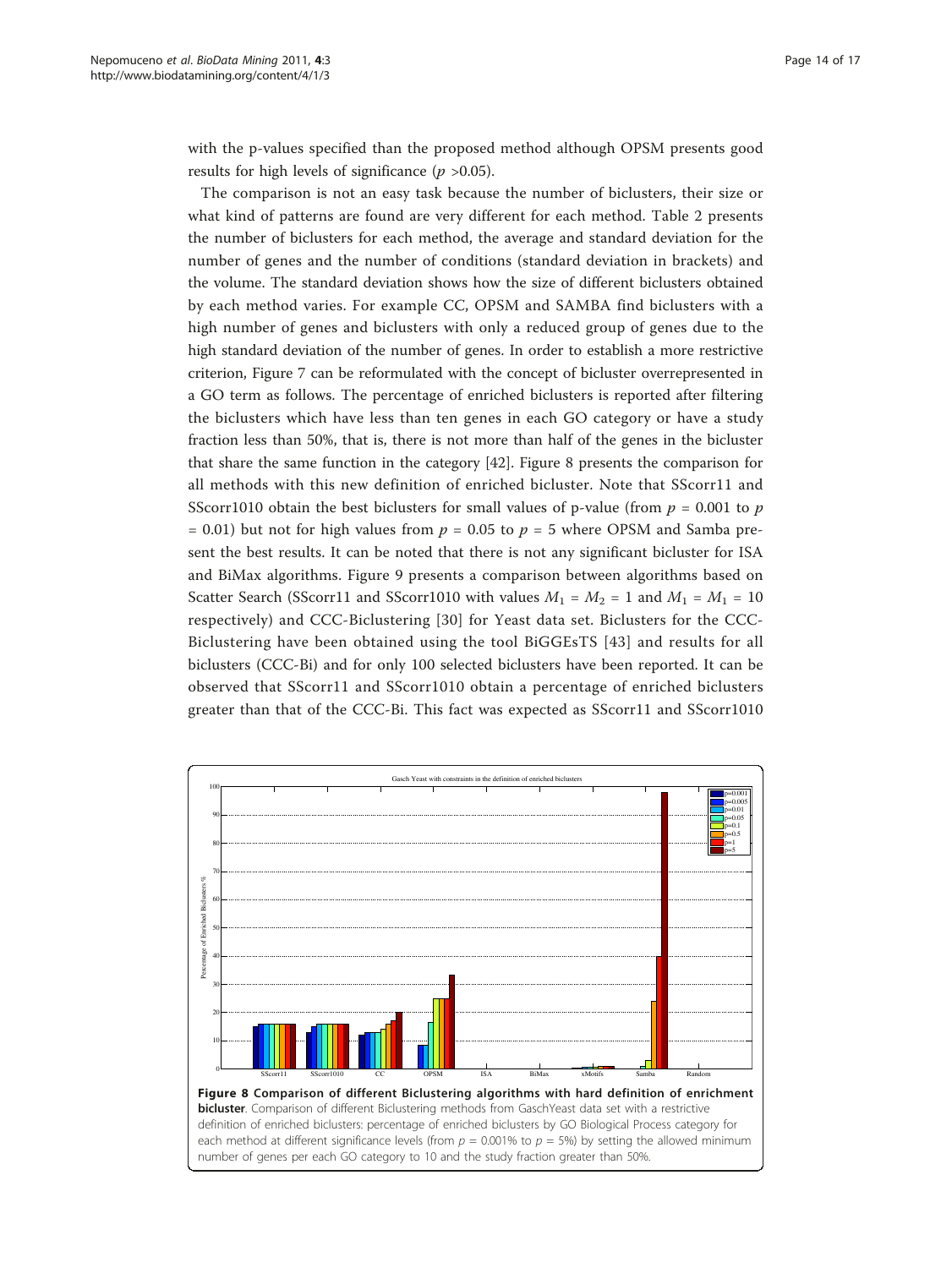<span id="page-14-0"></span>

obtain 100 biclusters and the CCC-Bi obtains 14412 due to this exhaustive method discovers all maximal biclusters in time series gene expression data. Note that if only 100 biclusters of CCC-Bi are considered (the 100 first biclusters that the algorithm reports) the CCC-Bi obtains better results than SScorr11 and SScorr1010 for levels of significance from 0.001 to 0.01 and similar results for  $p \ge 0.05$ .

# 3.4 Biological study

AGO tool [[42](#page-16-0)] has been used to study if a bicluster is composed by a group of genes overrepresented in some GO Biological Processes. The biological study has been focused on the biclusters shown in Figure [3,](#page-9-0) Figure [4](#page-9-0) and Figure [5](#page-10-0) whose information is reported in Table [1](#page-8-0).

The analysis of biYeastN15 identifies the GO process (GO:0006412) with p-value 5.81e − 006. This process is known as translation and it is related with the process in which amino acids are built in the ribosome using mRNA. In this bicluster, 5 genes of the 7 genes are related with this process.

Other example is the bicluster biLymphomaN1 which identifies the GO term (GO:0016887) known as ATPase activity with p-value 0.0069. This process is related with Catalysis of the reaction of ATP molecules.

The study for biclusters from GaschYeast data set discovers the process (GO:0006412) called translation for most of the 8 biclusters reported. However, other interesting results are obtained as for example in the bicluster bi1GaschYeastN11 where the GO process (GO:0042254) called *ribosome biogenesis and assembly*, with pvalue 1.38e − 007, which is related with the formation of ribosomas and the transport to the sites of protein synthesis has been found.

# 4 Conclusions

In this paper, a Scatter Search for finding biclusters from gene expression data has been presented. The proposed Scatter Search has used as merit function to evaluate biclusters a measure based on correlations among genes, with the aim of obtaining biclusters with shifting and scaling patterns. Moreover an improvement method, which consist in removing negatively-correlated genes from biclusters, has been incorporated to intensify the search.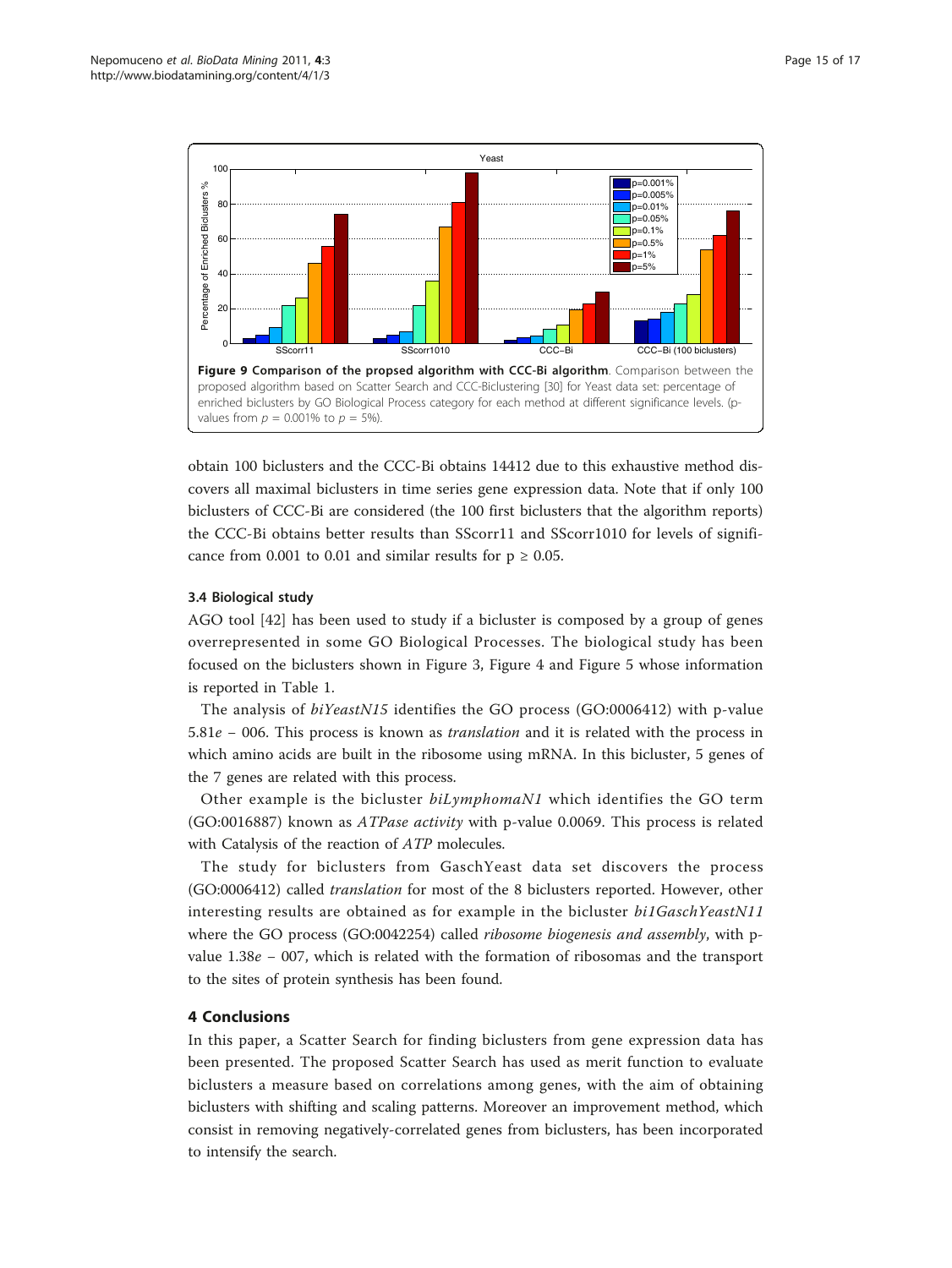<span id="page-15-0"></span>The proposed algorithm has been tested with three real data sets: a data set related to yeast cell cycle (Yeast), a data set related to a collection of different stress conditions over Yeast (GaschYeast) and another one related to human B-cells lymphoma (Lymphoma). A group of biclusters composed by genes with shifting and scaling patterns has been discovered some of which can not be detected using the MSR as it was proved in [[29\]](#page-16-0). A comparison using Gene Ontology with other six methods has been presented and a good performance of the proposed algorithm has been observed.

Future works will focus on some improvements for the proposed algorithm with regard to the overlapping among genes and to the fitness function.

#### Acknowledgements

The financial support given by the Ministry of Science and Innovation, projects TIN2007-68084-C02, PCI2006-A7-0575, and by the Junta de Andalucía, project P07-TIC-02611 is acknowledged.

#### Author details

1 Dpt. Lenguajes y Sistemas Informáticos, ETSII, University of Seville, Avd. Reina Mercedes s/n, 41012, Seville, Spain. 2 Department of Computer Science, School of Engineering, Pablo de Olavide University, Ctra. Utrera km. 1, 41013, Seville, Spain.

#### Authors' contributions

JAN designed and implemented the algorithm, carried out the experimental studies and drafted the manuscript. AT conceived the idea, participated in the design of the algorithm, in the experiments and in the elaboration of the manuscript. JAR motivated the research problem and leaded the project. All authors read, edited and approved the final manuscript.

#### Competing interests

The authors declare that they have no competing interests.

Received: 3 June 2010 Accepted: 24 January 2011 Published: 24 January 2011

#### References

- 1. Brown P, Botstein D: [Exploring the new world of the genome with DNA microarrays.](http://www.ncbi.nlm.nih.gov/pubmed/9915498?dopt=Abstract) Nature Genetics 1999, 21(1 Suppl):33-37.
- 2. Larranaga P, et al: [Machine learning in bioinformatics.](http://www.ncbi.nlm.nih.gov/pubmed/16761367?dopt=Abstract) Briefings in Bioinformatics 2006, 7:86-112.
- Hartigan J: Direct clustering of a data matrix. Journal of the American Statistical Association 1972, 67(337):123-129.
- 4. Harpaz R, Haralick R: Mining Subspace Correlations. IEEE Symposium on Computational Intelligence and Data Mining 2007, 335-342.
- 5. Dhillon I, Mallela S, Modha D: Information-theoretic co-clustering. Proceedings of the ninth ACM SIGKDD international conference on Knowledge discovery and data mining ACM Press New York, NY, USA; 2003, 89-98.
- 6. Madeira S, Oliveira A: [Biclustering Algorithms for Biological Data Analysis: A Survey.](http://www.ncbi.nlm.nih.gov/pubmed/17048406?dopt=Abstract) IEEE Transactions on Computational Biology and Bioinformatics 2004, 1:24-45.
- 7. Tanay A, Sharan R, Shamir R: Biclustering Algorithms: A Survey. Handbook of Computational Molecular Biology 2005, 9:26-1.
- 8. Busygin S, Prokopyev O, Pardalos P: Biclustering in data mining. Computers and Operations Research 2008, 35(9):2964-2987.
- 9. Cheng Y, Church G: Biclustering of Expression Data. Proceedings of the Eighth International Conference on Intelligent Systems for Molecular Biology 2000, 8:93-103.
- 10. Yang J, Wang H, Wang W, Yu P: Enhanced biclustering on expression data. 3th IEEE Simposium on Bioinformatics and Bioengeneering 2003, 321-327.
- 11. Getz G, Levine E, Domany E: Couple two-way clustering analysis of gene microarray data. Proceedings of the National Academy of Sciences (PNAS) of the USA 2000, 12079-12084.
- 12. Bergmann S, Ihmels J, Barkai N: Iterative signature algorithm for the analysis of large-scale gene expression data. Physical Review E 2003, 67(031902).
- 13. Tanay A, Sharan R, Shamir R: Discovering statistically significant biclusters in gene expression data. Bioinformatics 2002, 18(90001):136-144.
- 14. Ben-Dor A, Chor B, Karp R, Yakhini Z: [Discovering Local Structure in Gene Expression Data: The Order-Preserving](http://www.ncbi.nlm.nih.gov/pubmed/12935334?dopt=Abstract) [Submatrix Problem.](http://www.ncbi.nlm.nih.gov/pubmed/12935334?dopt=Abstract) Journal of Computational Biology 2003, 10(3-4):373-384.
- 15. Kluger Y, Basri R, Chang J, Gerstein M: [Spectral Biclustering of Microarray Data: Coclustering Genes and Conditions.](http://www.ncbi.nlm.nih.gov/pubmed/12671006?dopt=Abstract) Genome Research 2003, 13(4):703.
- 16. Lazzeroni L, Owen A: Plaid models for gene expression data. Statistica Sinica 2002, 12:61-86.
- 17. Prelic A, Bleuler S, Zimmermann P, Wille A, Buhlmann P, Gruissem W, Hennig L, Thiele L, Zitzler E: [A systematic](http://www.ncbi.nlm.nih.gov/pubmed/16500941?dopt=Abstract) [comparison and evaluation of biclustering methods for gene expression data.](http://www.ncbi.nlm.nih.gov/pubmed/16500941?dopt=Abstract) Bioinformatics 2006, 22(9):1122-1129.
- 18. Harpaz R, Haralick R: Exploiting the geometry of gene expression patterns for unsupervised learning. 18th International Conference on Pattern Recognition (ICPR 2006) 2006, 2:670-674.